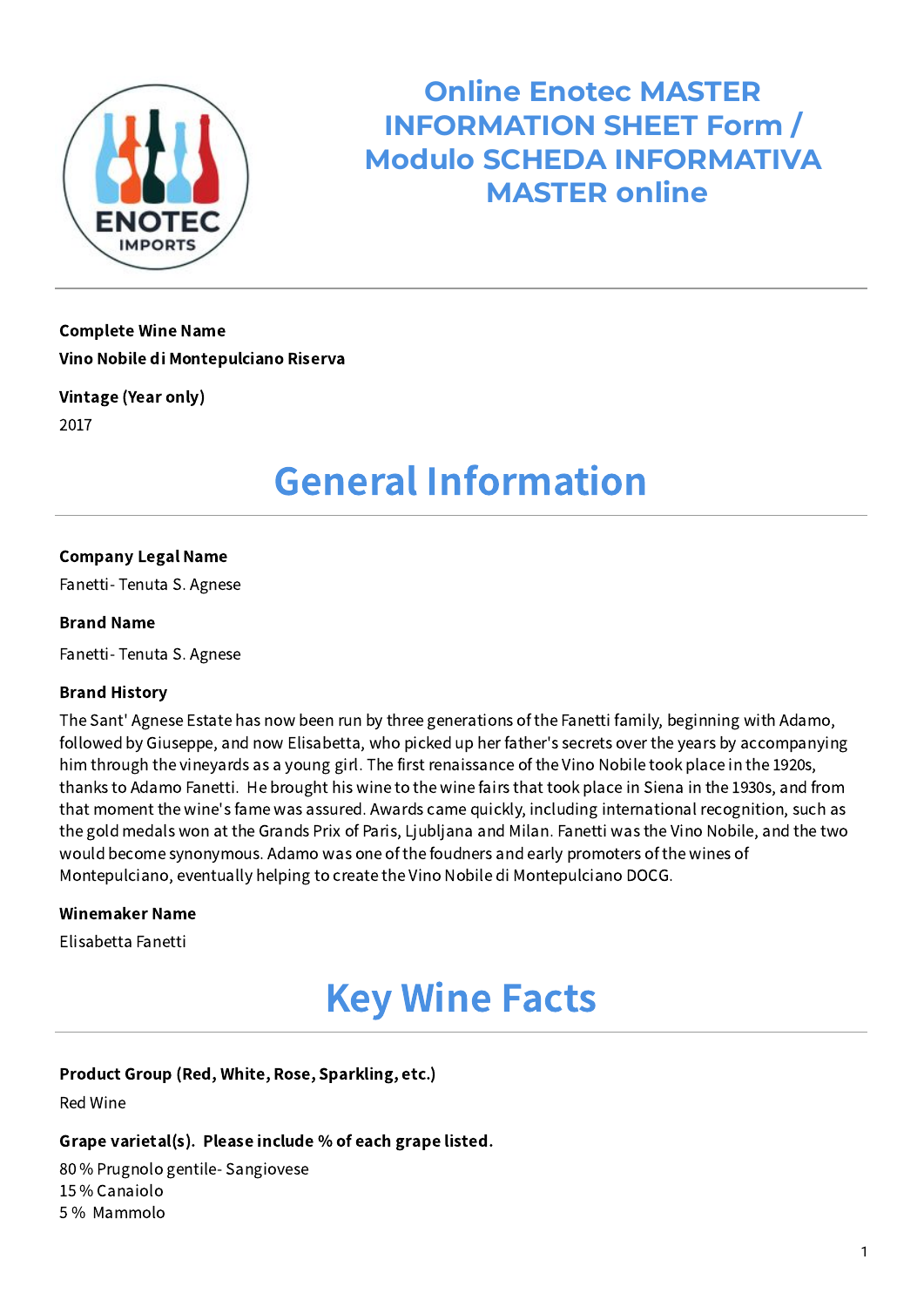### Alcohol % on Laboratory Analysis

14.60 %

# Alcohol % on Label

14.5 %

# Acidity %

5.5

# Residual Sugar

1.3

# Vineyard

### Province/Region (Abuzzo, Basilicata, Marche, Piemonte, etc.)

Toscana

# Appellation Name/Zone

Montepulciano

# Appellation Quality

DOCG

# Zone or Appellation History

Montepulciano is one of the main wine-growing areas of Tuscany, and its history has been intertwined with the cultivation of vineyards and the production of quality wines for centuries. The wine was well known in medieval times. Pope Paul III (Pope between 1534-1549), a noted wine connoisseur, had it brought directly from Montepulciano to stock his wine cellars. The Tuscan region overall is hilly, with about a quarter of the Tuscan landscape mountainous and a scant 8 percent is officially classified as flat. Approximately 57,942 hectares of the region's nearly 23,000 square kilometers is under vine. Soils in Tuscany range from soft and crumbly, marllike clay-limestone and dense sandstone in the Apennine foothills to sandy clay around San Gimignano and gravelly clay and sandy soils in the Bolgheri and Maremma areas. Tuscany's climate is Mediterranean with dry, hot summers; warm springs; and mild, rainy autumns and winters. Variations in altitude, exposition, and diurnal temperatures in the foothills contribute to climatic conditions that help balance the sugar, acidity, and aromatics in the grapes—primarily Sangiovese—planted there. source: SevenFifty Daily

# Single Vineyard or Commune?

Commune

### Vineyard Name

Fanetti

# Vineyard History

The estate encompasses 112 hectares of land on the slopes below the old town center of Montepulciano. The vineyards are located right in the middle of the Nobile zone, 3km from the historical center of Montepulciano. The oldest one dates back to 1964, while the youngest was planted in 2000. The vines are meticulously taken care of by the owner and her colleagues, who together administer the winter pruning, the thinning of the grapes, and the scrupulous selection of the grapes at harvest time. Vine density is 3,000 plants per hectare, and the land is of Pliocene origin, comprised primarily of sandy clay.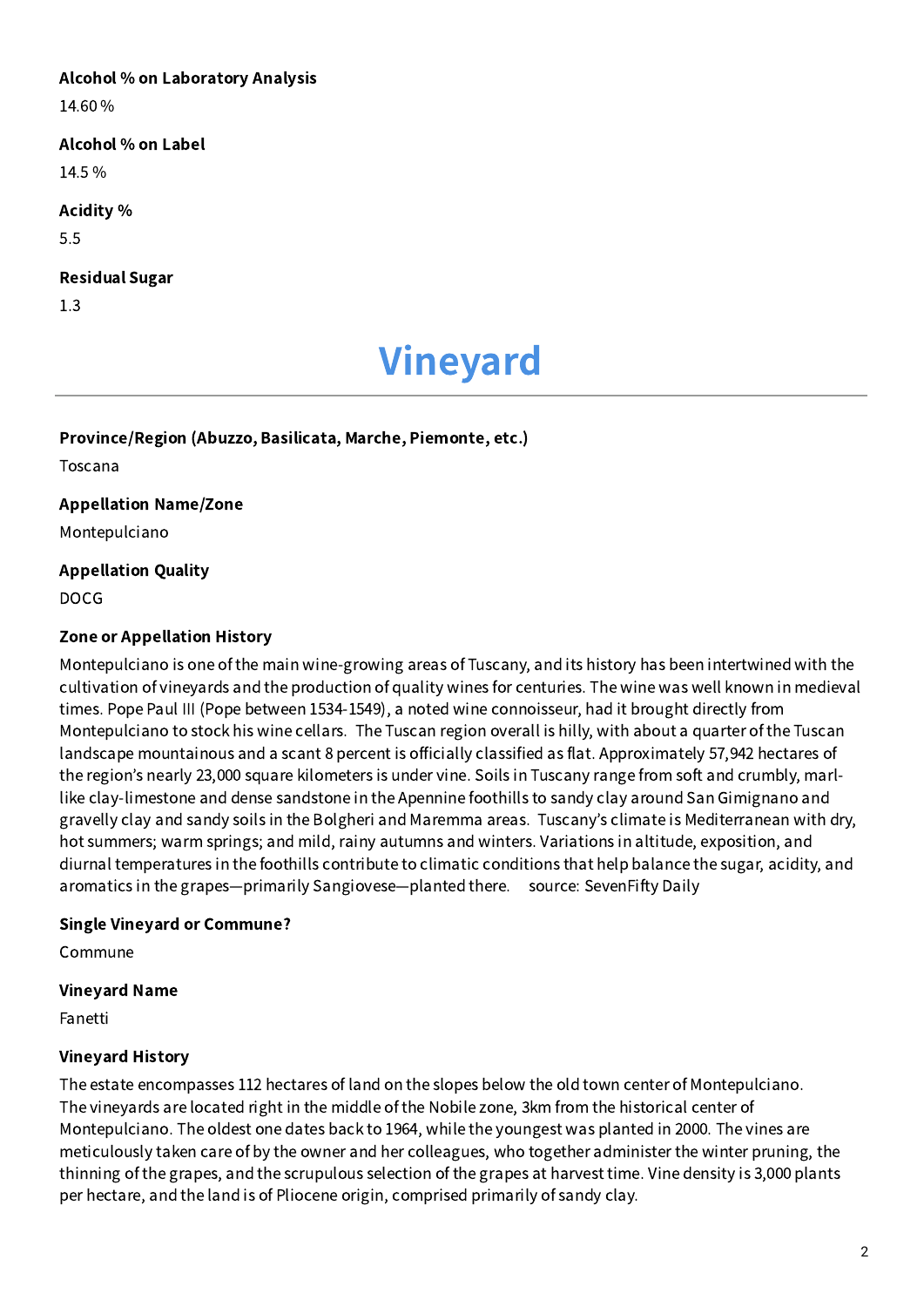### Harvest method

By hand

Describe the weather during this growing season-what challenges did you face?

Very sunny weather

Harvest Date/Vendemmia September

# Winemaking

| How did you sort the fruit? Manually or with vibrating table? Please describe.<br>Manually |
|--------------------------------------------------------------------------------------------|
| Did you crush and destem, or did you use the stems?<br>Destem                              |
| Type of yeast used? Commercial or indigenous?<br>No                                        |
| <b>Malolactic Fermentation?</b><br>Yes                                                     |
| <b>Fermentation temperature</b><br>28                                                      |
| If wood, what is the barrel size, age & type of oak?<br>Rovere di Slavonia                 |
| Aging time in stainless tank or wood, etc.<br>Minimum 3 years in wood                      |
| Additional aging time in bottle<br>6 months                                                |
| <b>Aging Potential</b><br>50 years                                                         |

# Tasting Notes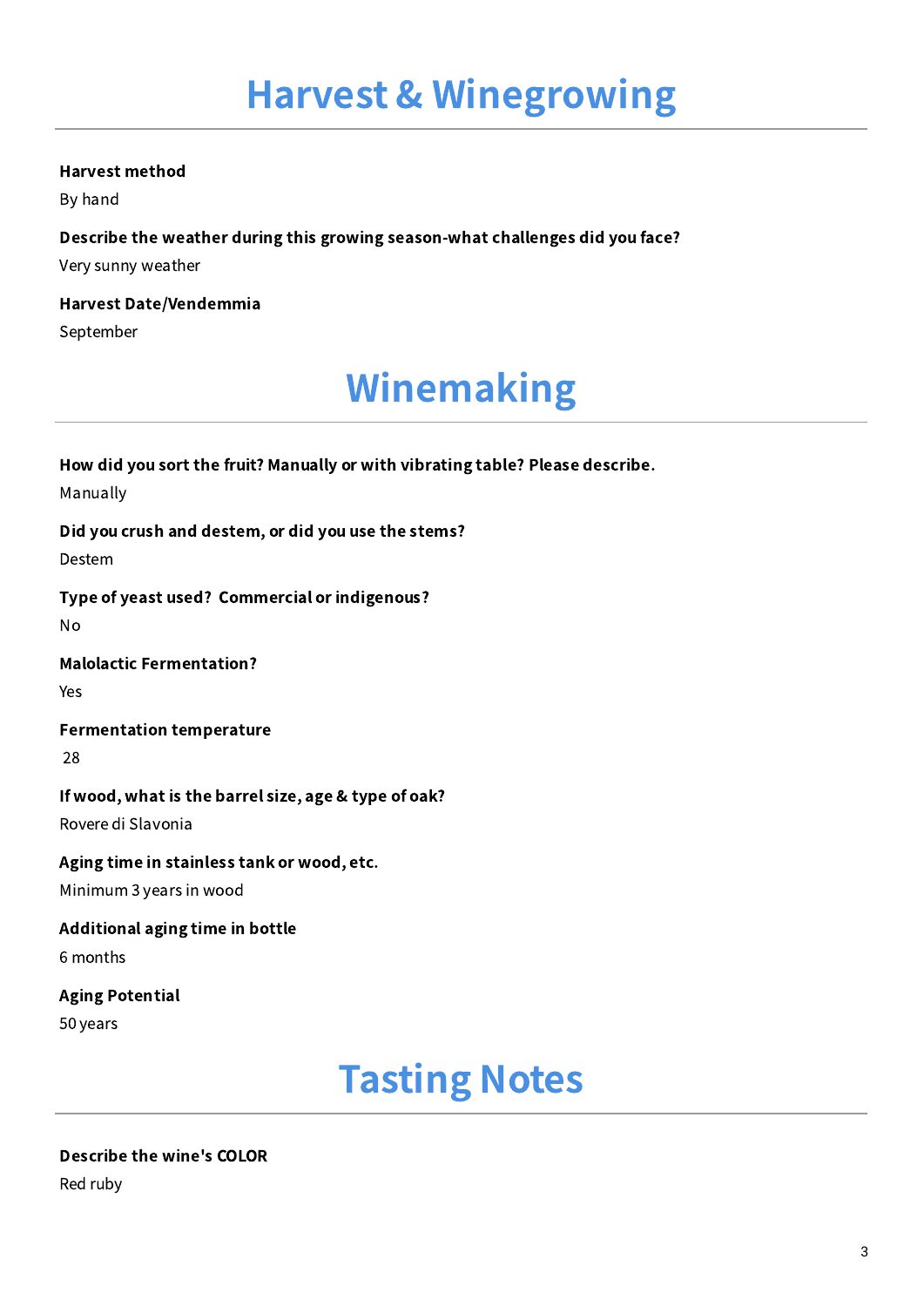### Food pairings/abbinamenti gastronomici

Roasted meat, steak and dry cheese

# Packaging and Packing

# Type of bottle closure

Natural Cork

### Container Type

Bottle

### Container Material

Glass

### Case Box Material

Cardboard

### Bottle type and color (Burgundy, Bordeaux, Renning, etc.)

Bordeaux

### Weight per FULL bottle in LBS (bottle + wine)

2.98 LB

### Bottle Dimensions

|                             | Width | Height |
|-----------------------------|-------|--------|
| <b>Dimensions in INCHES</b> | 2.76  | 11.42  |

### Bottles per Case

12 pack (8.00 Euro Ex-Cellar or under per bottle / 8,00 Euro Ex Cantina o meno a bottiglia)

### Case Dimensions

|                             | Length | Width | Height |
|-----------------------------|--------|-------|--------|
| <b>Dimensions in INCHES</b> | 12.99  | 9.45  | 12.99  |

### Cases / Pallet Configuration

12-Pack: 56 cases / pallet

# Layers / Pallet

4

# Cases / Layer

14